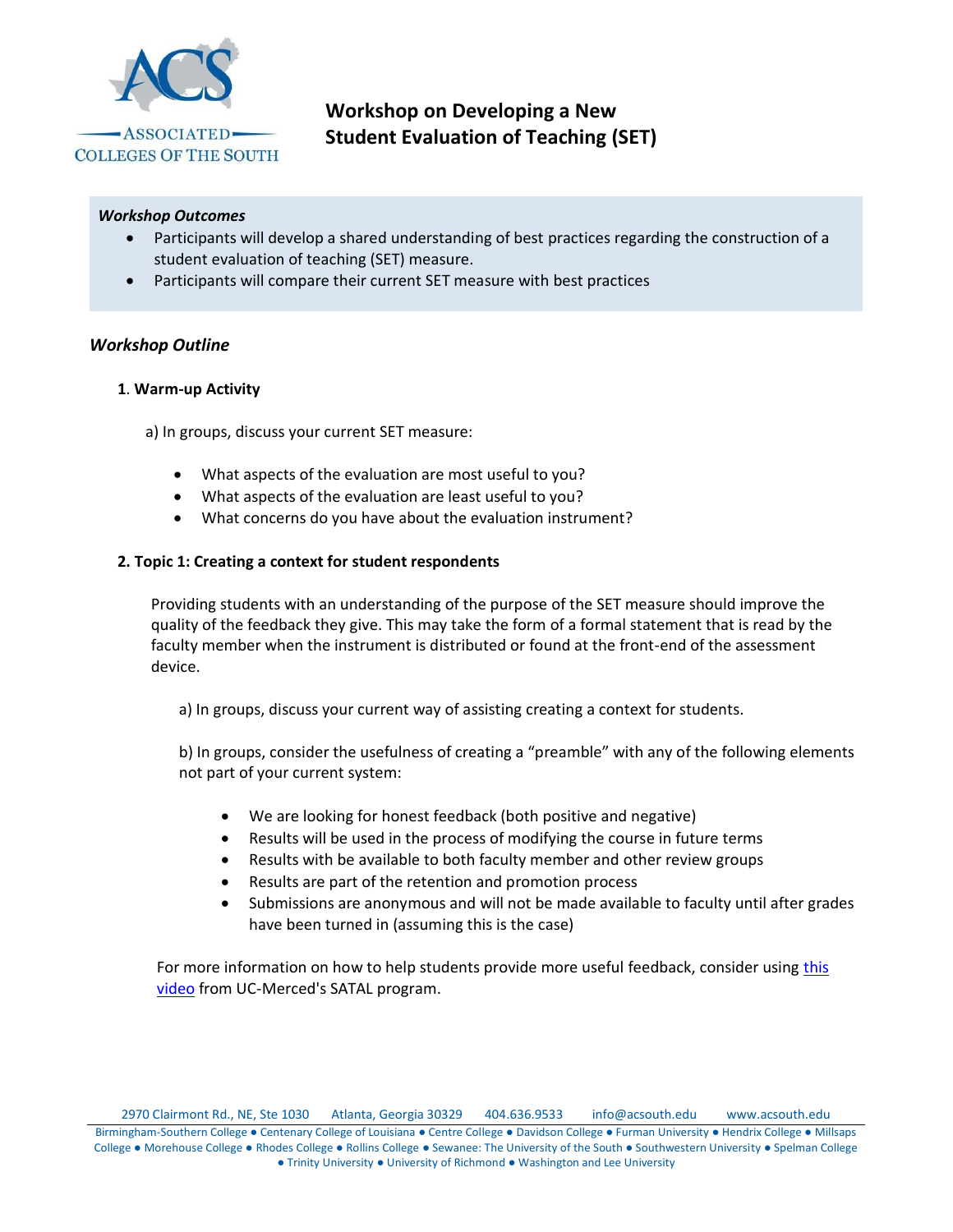# **3. Topic 2: Question/statement quality**

The best SET measure questions/statements are concrete, directly observable by students, specific and unbiased. However, many SET measures use questions/statements that lack clarity leading to difficulty in interpreting the results.

- Example: "Instructor was responsive" lacks specificity (two alternatives that might both be used)
	- o "Instructor returned assignments within 2 weeks"
	- o "Instructor responded to emails within a few days"
- Example: "Faculty member helped me learn" lacks specificity (two alternatives that might both be used)
	- o "Feedback on projects and/or written assignments assisted me in understanding the material"
	- o "Faculty lectures/presentations assisted me in understanding the material"
- Example: "Faculty showed sensitivity to diversity and/or inclusion" lacks specificity (three alternatives that might both all used)
	- o "Instructor discussed material from a variety of theoretical positions"
	- o "Class discussion included materials from a variety of cultures and/or a diverse selection of authors"
	- $\circ$  "Instructor was respectful of ideas or issues raised by students from different racial or ethnic backgrounds"

a) In groups, review the questions/statements on your current measure to determine whether there are items that might be improved.

Campus expertise in the form of faculty who work on survey development can be valuable in this exercise.

## **4. Topic 3: Numbers versus narratives**

The most effective SET measures include a combination of numerical (quantitative) vs narratives (qualitative) response types, each of which has advantages and disadvantages.

- Quantitative ("The course was well-organized" please rate 1 to 5 with 1 being very organized and 5 being very disorganized)
	- o advantage ease in analysis, ease in comparison
	- $\circ$  disadvantage lack understanding of why the score was given, comparison between differ types of classes (required vs elective) could contribute to bias
- Qualitative ("Please discuss the class organization")
	- o Advantage more details, freedom of students to express their opinions
	- $\circ$  Disadvantage difficult to make comparisons with other faculty, reliant on students written skills and willingness to answer open-ended items

a) In groups, review the questions/statements on your current measure to determine whether the balance of quantitative responses to qualitative is appropriate for your institution.